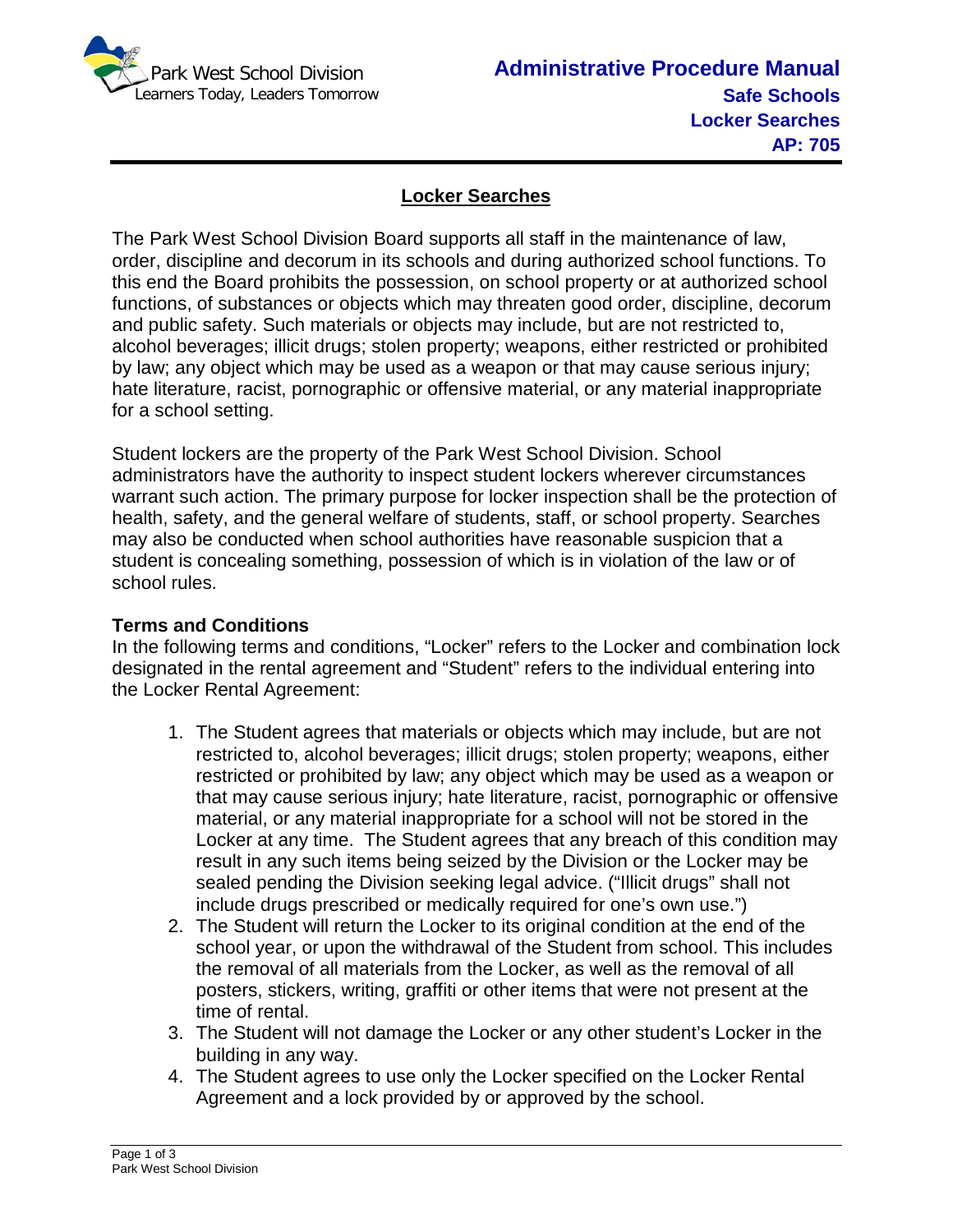

- 5. At the conclusion of the School Year, or on the date that the Student withdraws from school the Locker may be subject to inspection to determine compliance with these terms and conditions of use.
- 6. Provided there is no default under this Agreement, the Student will be eligible for a refund of any fee paid, upon termination of the Agreement.